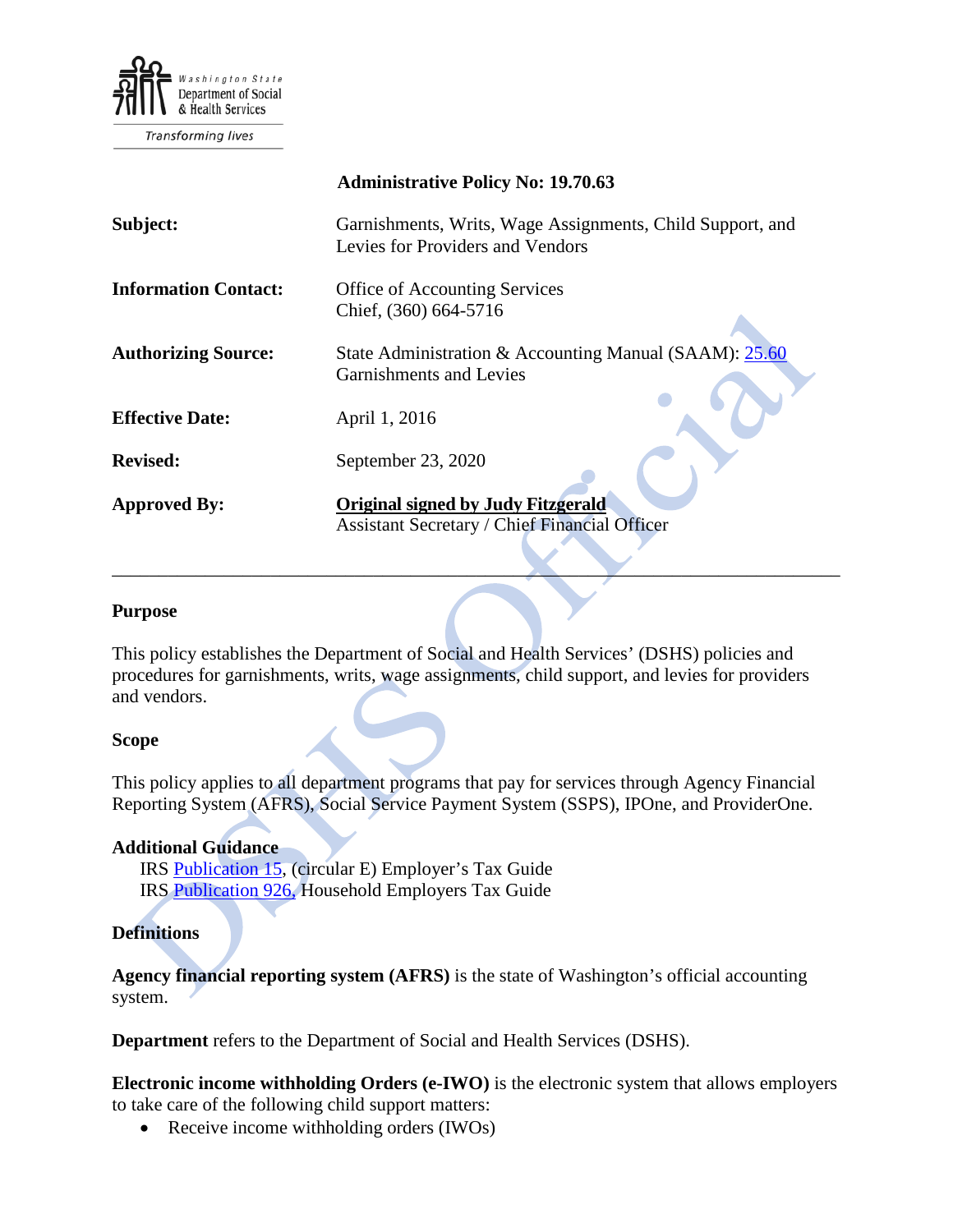Administrative Policy No. 19.70.63 September 23, 2020 Page 2

- Acknowledge acceptance or rejection of IWOs
- Notify the child support agencies of employee terminations
- Inform child support agencies of lump sum and bonus payments

**Garnishment or levy** is used to capture all or a portion of earnings or personal property owed by a state agency to an employee, vendor, or third party. Personal property can include, but is not limited to, wages, leave buyout, vendor payments, commissions, bonuses, or prize money. The documents used to capture such amounts include, but are not limited to, writs of garnishment, mandatory wage assignments, mandatory payroll deductions, court orders, levies and other administrative orders.

**IPOne** is the payment subsystem of the Washington state medicaid management information system (MMIS), ProviderOne, used to capture reporting of hours worked by individual providers providing in-home care services and process payroll.

**Program** is the affected DSHS program, including the division, office, or staff designated by the assistant secretary or chief officer as being responsible for compliance with this policy.

**Provider** is any individual, medical professional, paraprofessional, or business that delivers individual medical care services or personal care services to a DSHS client, and is paid by DSHS. A provider's tax reportable payments are reported on an IRS form 1099, 1042 or W2 depending on the type of services provided.

**ProviderOne** is the official Washington state medicaid management information system (MMIS) payment system owned by Health Care Authority (HCA) used to pay providers. **Social service payment system (SSPS)** is a payment system owned by the Department of Children, Youth and Families (DCYF) that is used by DSHS to pay providers.

**Vendor** is any person, business, non-profit, or government entity who provides goods or services to DSHS or its clients. A vendor may or may not have a contractual agreement.

# **Policy**

# **A. The Office of Accounting Services (OAS) Tax and Garnishment Unit, is responsible for complying with garnishments, writs, wage assignments, child support, and levies served on DSHS for providers and vendors of DSHS.**

OAS responsibilities include:

- 1. Establishing policies and procedures for the handling of garnishments, writs, wage assignments, child support, and levies.
- 2. Processing all garnishments, writs, wage assignments, child support, and levies except for providers paid by IPOne or DCYF SSPS.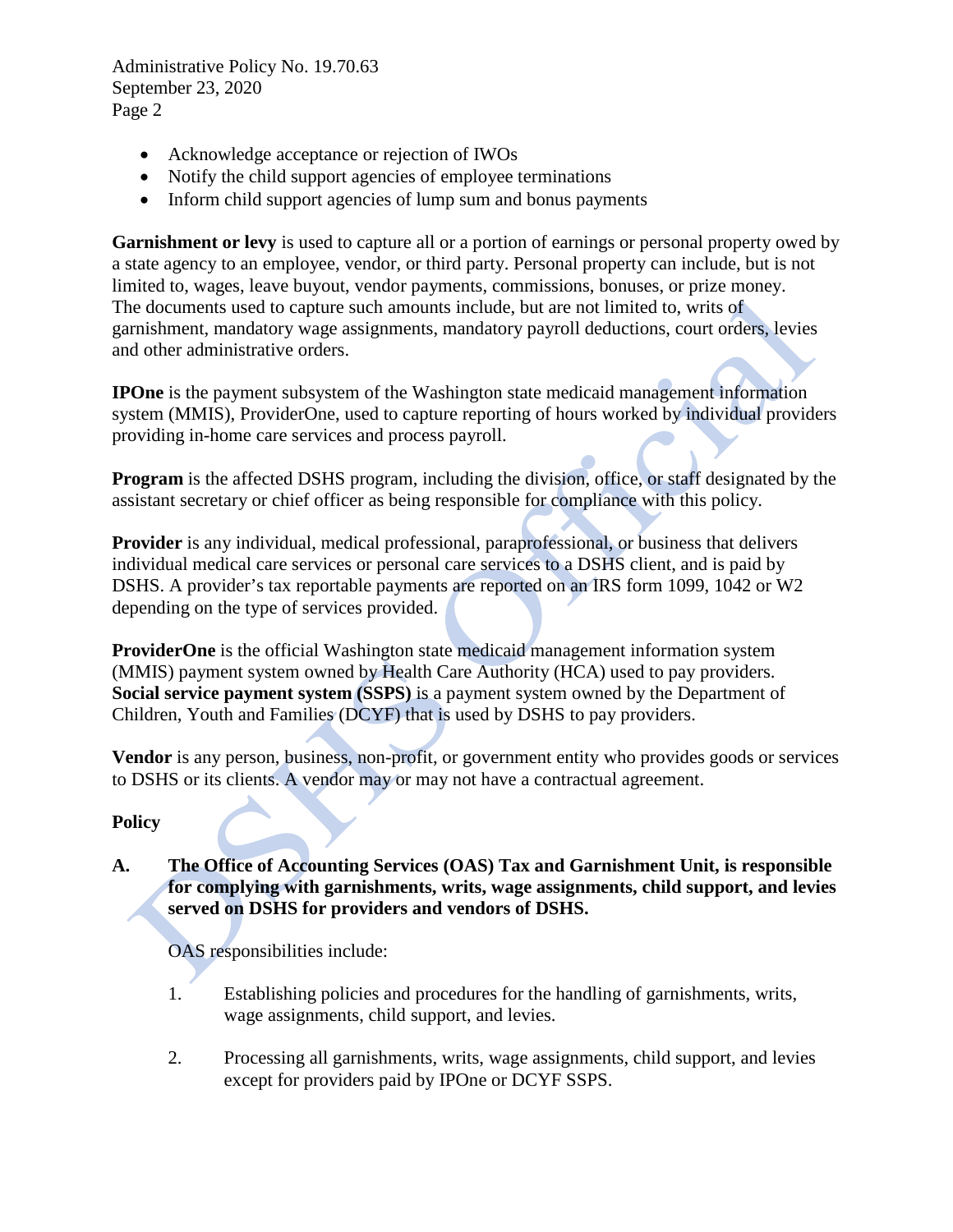- 3. Forwarding all DCYF SSPS provider garnishments, writs, wage assignments, child support, and levies to DCYF.
- 4. Forwarding all IPOne garnishments, wage assignments, levies, and child support to IPOne. For all IPOne writs received, the OAS tax and garnishment unit will respond with a non-garnishment letter.

## **B. The OAS tax and garnishment unit serves as the department's point of contact for receiving all garnishments, writs, wage assignments, child support, and levies for SSPS, AFRS, IPOne, and ProviderOne providers and vendors.**

- 1. If DSHS staff receive a garnishment, writ, wage assignments, child support, or levy for a provider or vendor, they are to forward the item to OAS.
- 2. All writs must be received from the Attorney General's Office (AGO) prior to being processed.

## **Procedures**

## **A. To process garnishments, writs, wage assignments, child support, and levies:**

- 1. If writs are received directly from the courts by DSHS staff, they are to be sent to the OAS tax and garnishment unit. The OAS tax and garnishment unit will send an improper serve letter to the court instructing them to send the writ to the AGO.
- 2. The OAS tax and garnishment unit will review all garnishments, writs, wage assignments, and levies to determine which payment system is paying the provider or vendor.
- 3. With the exception of child support and writs, OAS will forward to IPOne all garnishments, wage assignments, and levies on providers with non-exempt payments that are paid through IPOne for collection. Child support notices are sent electronically to IPOne by the e-IWO system. Writs will be responded to with a non-garnishment letter sent to the issuer of the writ.
- 4. With the exception of child support, OAS will forward to DCYF SSPS all garnishments, writs, wage assignments, and levies on DCYF providers with nonexempt payments that are paid through SSPS for collection. Child support notices are sent electronically to SSPS by the e-IWO system.
- 5. The OAS tax and garnishment unit will process all other garnishments, writs, wage assignments, child support, and levies on providers and vendors with nonexempt payments paid through SSPS, AFRS, and ProviderOne.